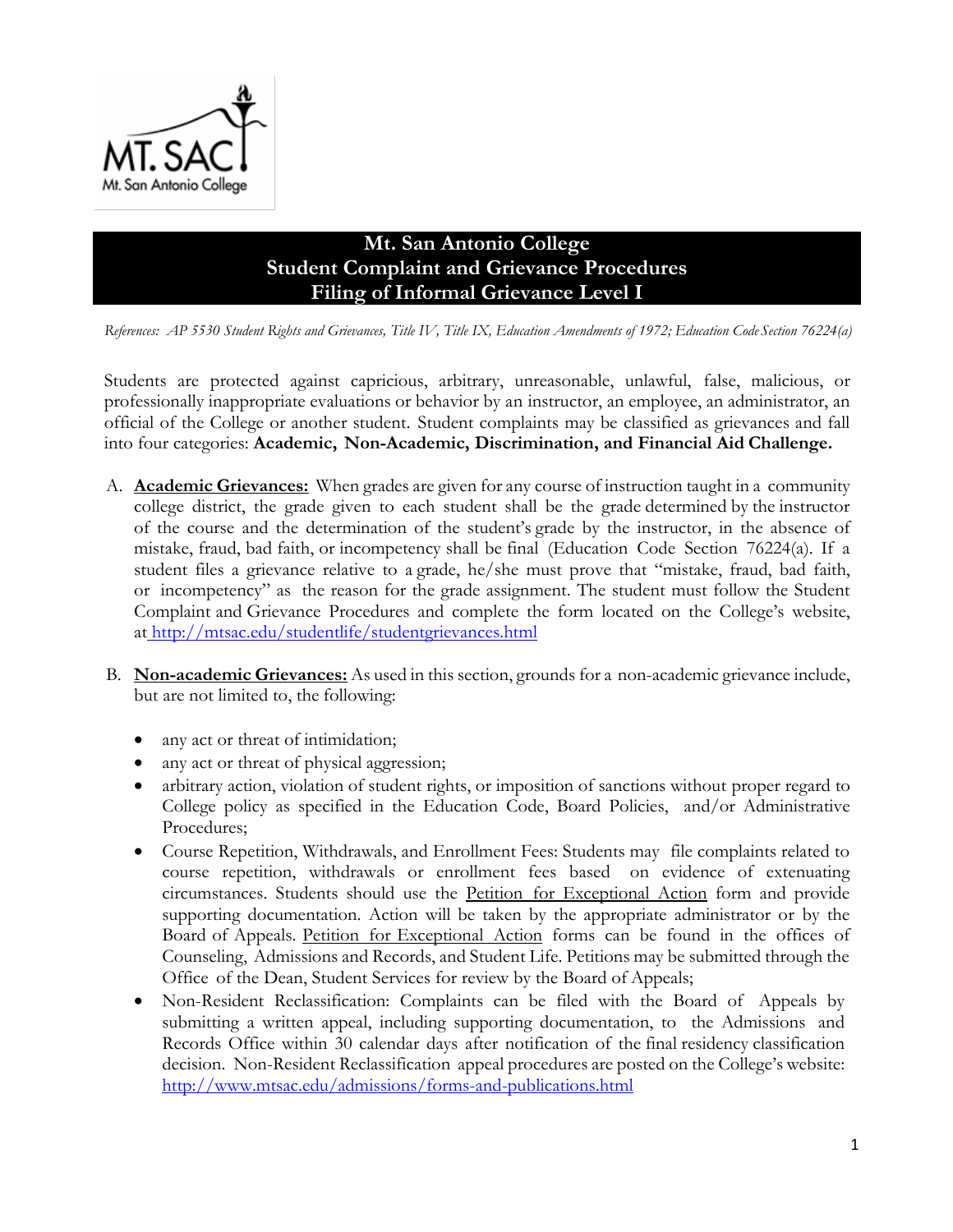C. **Discrimination Complaints:** Students wishing to file discrimination complaints on the basis of ethnic group identification, national origin, religion, age, sex or gender, gender identity, sexual orientation, race, color, ancestry, physical or mental disability, or on the basis of these perceived characteristics or based on association with a person or group with one or more of these perceived characteristics, and any other category of unlawful discrimination should contact the College's Title IX/504 Compliance Officer/Equal Employment Opportunity Programs representative, located in the Office of Human Resources, Building 4, Room 1460, 909.274.4225.

Additional information on discrimination can be found at the following websites:

- AP 3410 No[n](http://www.mtsac.edu/governance/trustees/apbp/AP3410.pdf) Discrimination <http://www.mtsac.edu/governance/trustees/apbp/AP3410.pdf>
- AP 3435 Discrimination and Harassment Investigation[s](http://www.mtsac.edu/governance/trustees/apbp/AP3435.pdf) <http://www.mtsac.edu/governance/trustees/apbp/AP3435.pdf>
- Unlawful Discriminatio[n](http://extranet.cccco.edu/Divisions/Legal/Discrimination.aspx) <http://extranet.cccco.edu/Divisions/Legal/Discrimination.aspx>
- OCR (Office of Civil Rights[\)](http://www2.ed.gov/about/offices/list/ocr/complaintintro.html) <http://www2.ed.gov/about/offices/list/ocr/complaintintro.html>
- DFEH (Department of Fair Employment and Housing[\)](http://www.dfeh.ca.gov/) <http://www.dfeh.ca.gov/>
- D. **Financial Aid Challenge:** Financial Aid students wishing to file a complaint regarding the financial aid process and/or determination should refer to the Right to Challenge section of Financial Aid Policies. Financial Aid Policies are posted on the College's website at: <http://www.mtsac.edu/financialaid/resources/policies/right-to-challenge.html>

Grievances must be filed no later than 30 instructional days, Monday through Friday, when classes are in session, after the beginning of the primary term following the alleged violation, or 30 instructional days from the time that the student learns of the basis for the grievance. Students may pick up Grievance Procedures and forms from the Student Life Office. Procedures and forms are also available on the College's website at: <http://mtsac.edu/studentlife/studentgrievances.html>

**Students are required to meet with the Director, Student Life regarding the grievance prior to starting the process to establish deadline dates.** 

The following is the College's approved process to pursue a grievance: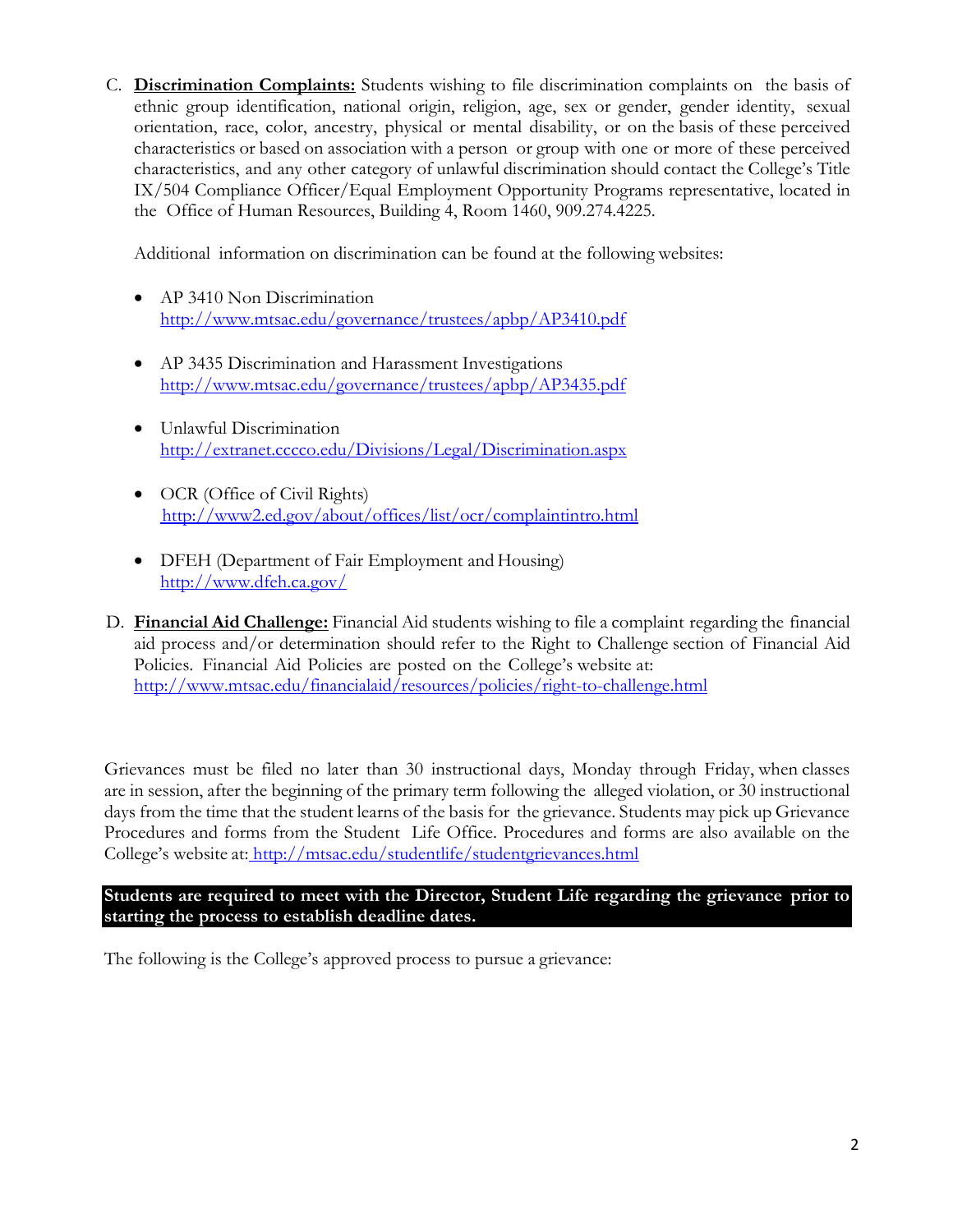#### **INFORMAL PROCESS**

#### A. Statement of Grievance – Level I

Any student who believes an injustice or a violation of State, Federal, or College policies, laws, or regulations has occurred should try to resolve the problem through informal consultation with each of the individuals indicated below, in order, before filing a formal grievance (Level II).

- 1. instructor-involved (or employee/supervisor for non-academic grievances);
- 2. the appropriate Department Chairperson or Department representative designated by the College; and
- 3. Division dean or supervisor of the employee.

The Statement of Grievance form (Level I) must be completed in order to document that the student followed the informal resolution process. Within three days of initiating the grievance with the Student Life Office, the student must submit the Statement of Grievance form (Level I) to the employee.

The student will have 20 instructional days to meet with the employee, the department chair or c immediate supervisor, and the division dean. If there is no resolution after meeting with the employee, or the employee fails to meet or respond within 10 instructional days, the student may proceed to the next level by meeting with the employee's department chair or immediate supervisor. If the complaint is still not resolved at this level, the student must meet with the employee's division dean or supervisor. If the student has not been able to resolve the complaint/grievance at any of the informal levels indicated, the student may file a Formal Grievance – Level II within 10 instructional days after meeting with the division dean orsupervisor.

#### **FORMAL PROCESS**

#### B. GRIEVANCE REVIEW - LEVEL II

If the student believes the issue has not been resolved satisfactorily at Level I, the student must meet with the Director, Student Life to establish deadline dates for Level II. The subsequent procedures are to be followed:

- 1. The student shall file a Formal Grievance form with the Student Life Office within 10 instructional days after completing Level I. Additional documentation substantiating the grievance must be attached to the form.
- 2. The Director, Student Life is responsible for informing the aggrieved student of his/her rights, responsibilities, and procedures.
- 3. The employee against whom the grievance is filed will be sent a copy of the student grievance (Levels I and II) by the Student Life Office within 10 instructional days. A notification of the grievance will be sent to the employee's division dean or supervisor. The employee will have 15 instructional days to submit a response.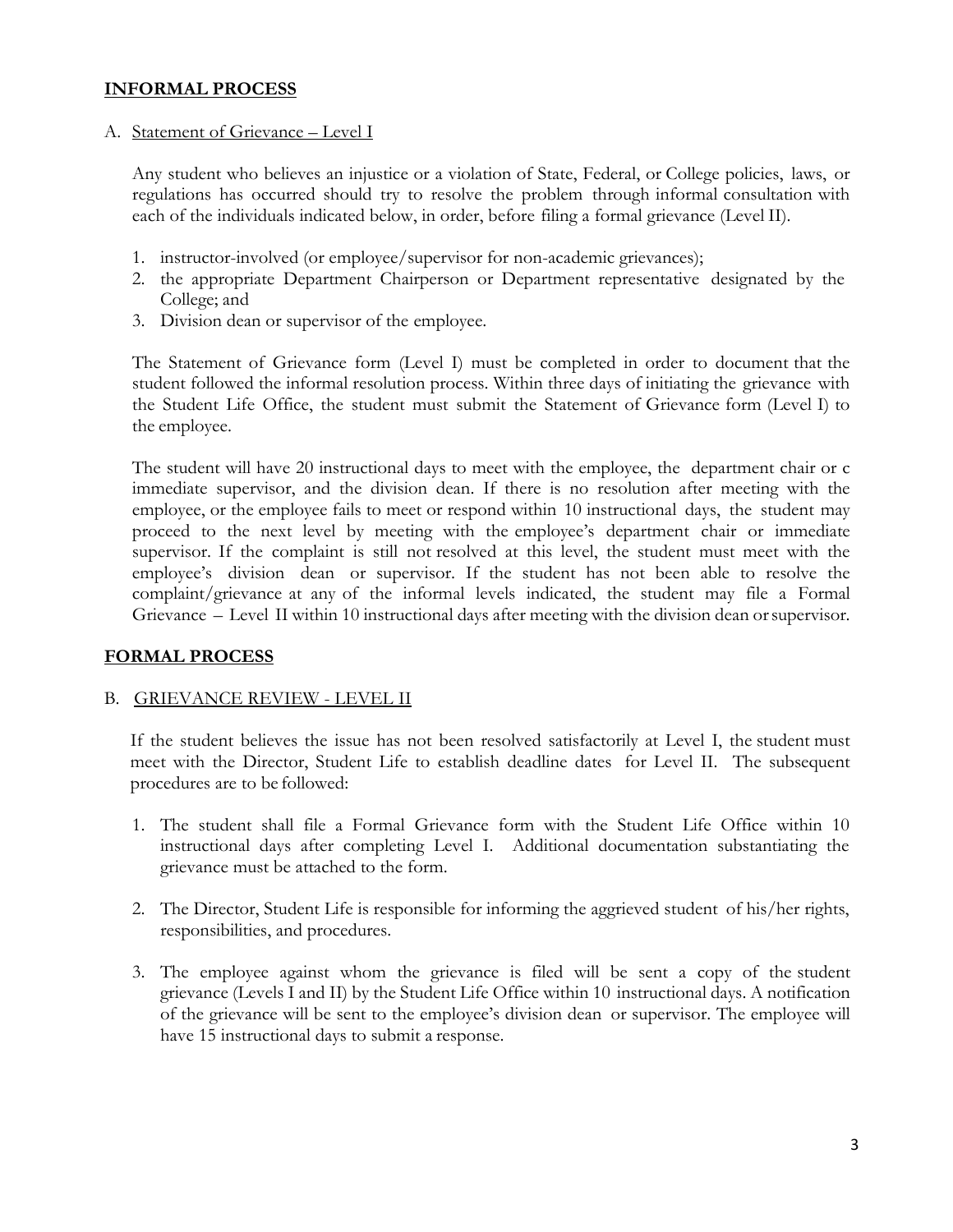- 4. The Director, Student Life seeks committee appointees within the same 10 instructional day period that is considered the notification deadline for the employee being grieved.
- 5. Both the student and employee involved may solicit documentation from other persons to support their position.
- 6. The written grievance and written response by the employee shall be forwarded to the Director, Student Life.
- 7. The Grievance Review Committee will be convened to review the student grievance. The committee will be comprised of the following members:
	- a. Chair, Dean of Student Services or Vice President's designee (non-voting);
	- b. one student appointed by the Associated Students;
	- c. one faculty (from outside the organizational area specified in the grievance) appointed by the Academic Senate or one classified employee (from outside of the organizational area specified in the grievance) appointed by CSEA for non- academic grievances; and
	- d. one administrator from within the organizational area specified, in the grievance, designated by the Dean, Student Services; and
	- e. resource person (non-voting), Director, Student Life or Student Services Vice President.
- 8. The Grievance Review Committee will make one of the following determinations within 20 instructional days:
	- a. the complaint of the student is not grievable; or
	- b. there is insufficient evidence to warrant further action; or
	- c. the case should proceed to formal action, Level III.
- 9. The employee, dean/supervisor, and grievant will be notified within five instructional days of the committee's written report.

#### C. GRIEVANCE HEARING - LEVEL III

If the Grievance Review Committee determines that further action is warranted, the case is referred to the Dean, Student Services.

- 1. The Dean, Student Services is responsible for setting the formal hearing date and notifying the appropriate bodies in writing of the need to appoint members to the Grievance Hearing committee. The hearing must commence within 10 instructional days after the Grievance Review Committee renders its written decision.
- 2. The Dean, Student Services shall send confidential packets to the Grievance Hearing Committee members (in person or by express/certified mail) five instructional days prior to the hearing.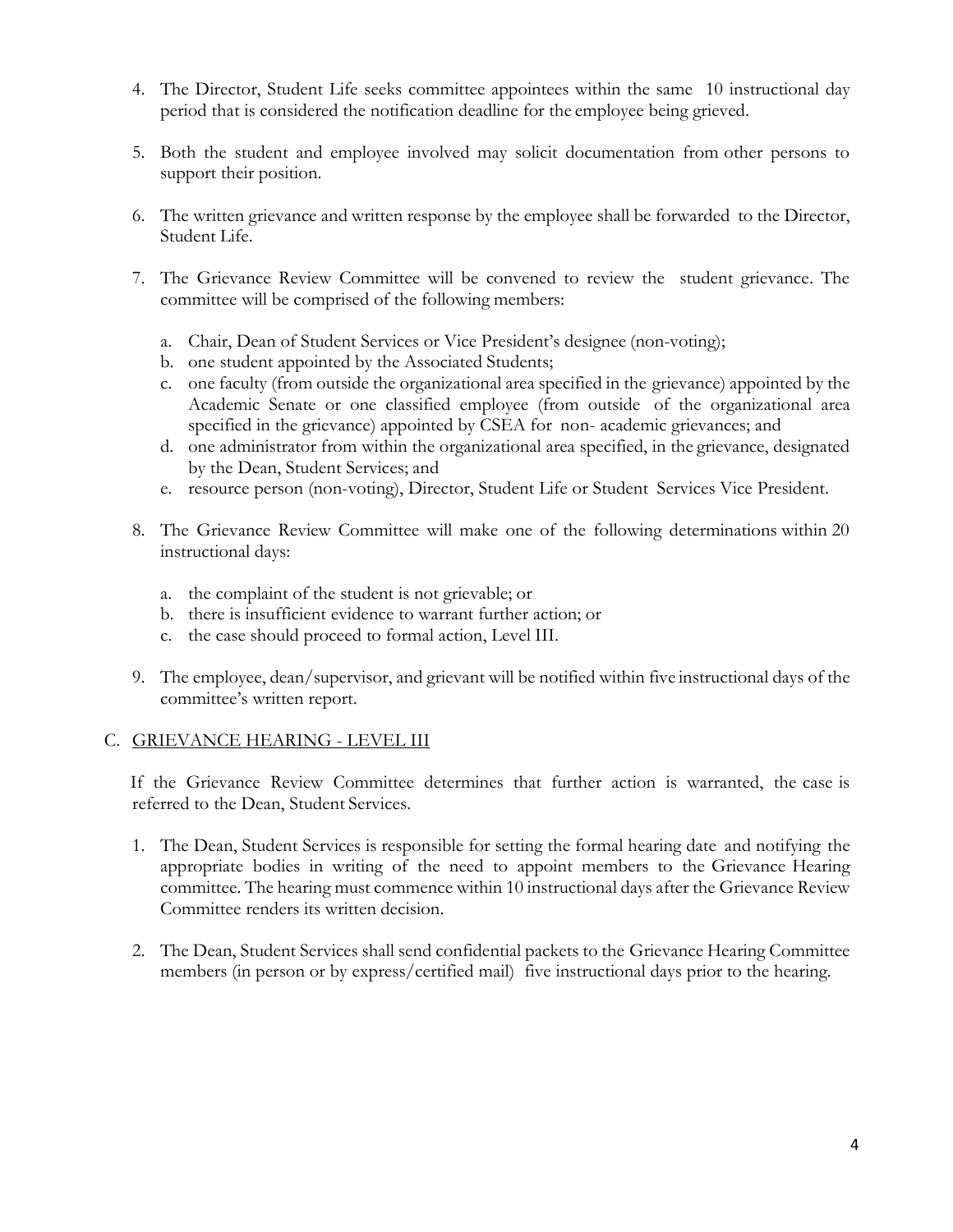- 3. The Grievance Hearing Committee will be comprised of the following members:
	- a. Chair, Dean, Student Services (non-voting);
	- b. resource person, Director, Student Life (non-voting);
	- c. two student appointments made by the President, Associated Students;
	- d. two faculty appointments made by the Academic Senate (one from the organizational area and one outside of the organizational area in which the grievance has been made) or for non-academic grievances, two classified appointments made by CSEA (one from the organizational area and one outside of the organizational area in which the grievance has been made); and
	- e. one Instruction Team administrator (designated by the Executive Dean, Instruction) for academic grievances; or, one Student Services administrator (designated by the Dean, Student Services) for all other grievances.
- 4. The following persons shall be present at the hearing to answer questions by the Grievance Hearing Committee:
	- a. the student grievant;
	- b. the employee; and
	- c. the department chairperson/division dean or immediate supervisor who participated in the Grievance Review Committee.
- 5. The hearing shall be recorded and retained for seven years. The following process shall be adhered to when the hearing is convened:
	- a. purpose, function, and guidelines of hearing will be reviewed by the Chair;
	- b. the student is allowed to make a statement specific to the grievance and the requested outcome;
	- c. employee is allowed to make a statement specific to the grievance, requested outcome, and any statements/evidence presented by the student;
	- d. the hearing panel members may ask questions specific to the case;
	- e. discussion, clarification, and additional comments are allowed;
	- f. hearing is recessed for a decision; student and employee and any other invited parties are excused; and
	- g. a decision is made by the hearing panel within 15 instructional days.
		- (1) Reject grievance deny requested outcome;
		- (2) Support grievance approve requested outcome; or
		- (3) Support grievance approve revised outcome.
	- h. The Dean, Student Services shall send out written notification including the rationale for the decision to the student, the employee, the Vice President, Student Services, the Vice President, Instruction, and the President of the College within 10 instructional days.
- 6. Both the grievant and the employee have the right to present witnesses, testimony, and evidence, but only as related to the charges previously presented to the Grievance Review Committee. No new charges shall be admitted for consideration.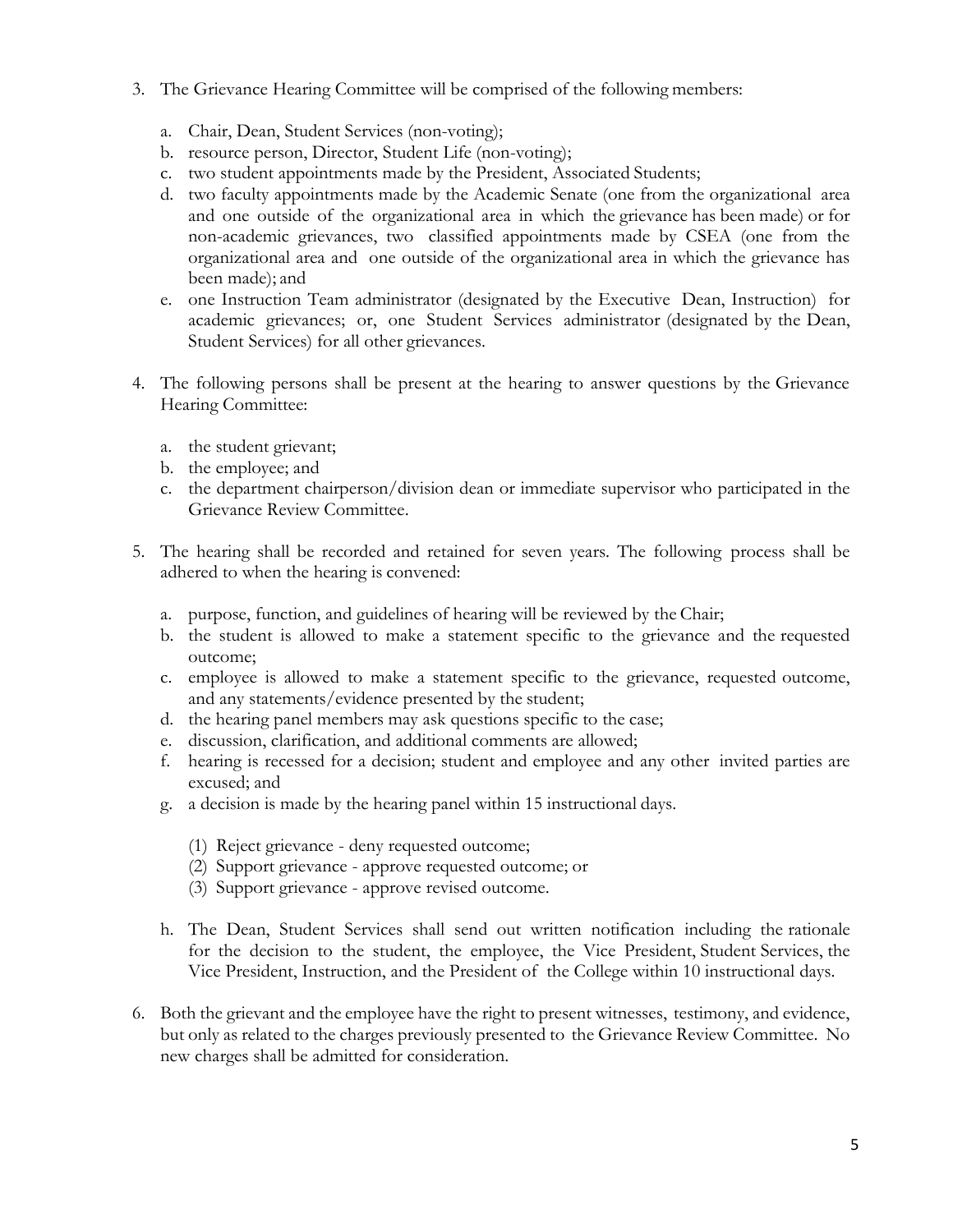- 7. Both the grievant and the employee have the right to be accompanied by an advocate in the formal grievance hearing.
- 8. The hearing shall be closed to the public.

### **TIME LIMITS**

Any times specified in these procedures may be shortened or lengthened if there is mutual concurrence by all parties.

## **APPEAL PROCESS**

#### College President

- 1. If either party is dissatisfied with the decision of the Grievance Hearing Panel, an appeal may be submitted to the College President.
- 2. Such an appeal must be submitted to the College President by certified mail within 10 instructional days after notification of the decision.
- 3. The College President has 10 instructional days to respond to the appeal. The College President can uphold and support the original requested outcome or the decision of the hearing committee. The President's decision shall be final.

Issues that are not resolved at the campus level may be presented to:

The Accrediting Commission for Community and Junior Colleges (ACCJC) for complaints associated with the institution's compliance with academic program quality and accrediting standards. ACCJC is the agency that accredits the academic programs of the California Community Colleges. The complaint process and form can be found at the Accrediting Commission for Community and Junior Colleges' website at: [http://www.accjc.org/complaint-process.](http://www.accjc.org/complaint-process)

The California Community Colleges Chancellor's Office if the complaint does not concern the College's compliance with academic program quality and accrediting standards. The complaint form can be found at the California Community Colleges Chancellor's Office website, at: [http://californiacommunitycolleges.cccco.edu/ComplaintsForm.aspx.](http://californiacommunitycolleges.cccco.edu/ComplaintsForm.aspx)

Any further appeal must be filed through civil court.

Reviewed: May 14, 2013 Reviewed: December 6, 2014 Reviewed: June 9, 2015 Revised: June 22, 2016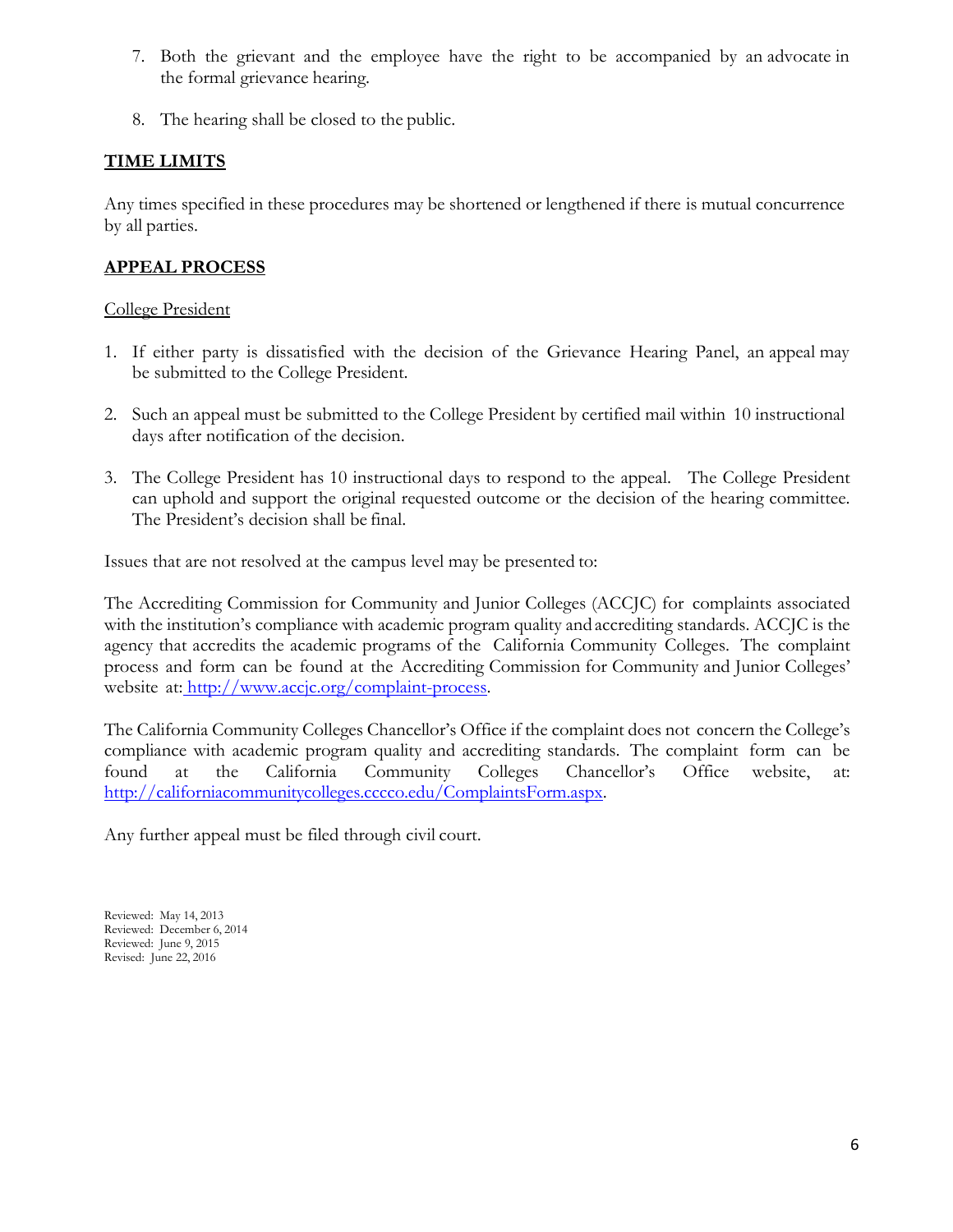# **Mt. San Antonio College Statement of Grievance Form**

|                                            |                                                                                                                         |                                                        | $\alpha$ student.mtsac.edu                                                                                                                                          |
|--------------------------------------------|-------------------------------------------------------------------------------------------------------------------------|--------------------------------------------------------|---------------------------------------------------------------------------------------------------------------------------------------------------------------------|
| <b>Check One:</b><br>$\Box$<br><br>Mistake | $\Box$ Academic (Faculty)<br>$\Box$ Fraud                                                                               | <b>Bad Faith</b><br>$\Box$                             | Non-Academic (Faculty or Staff)<br>If Academic, check only the categories that apply (each category checked must have support documentation)<br>$\Box$ Incompetency |
|                                            |                                                                                                                         |                                                        |                                                                                                                                                                     |
|                                            |                                                                                                                         |                                                        | Due Date (Level I)<br><u> 1989 - Johann Stein, mars and de Brandenburg (b. 1989)</u><br>(20 school days from initiation date)                                       |
|                                            |                                                                                                                         | Due dates are established by the Student Life Director |                                                                                                                                                                     |
|                                            |                                                                                                                         |                                                        | IT IS THE STUDENT'S RESPONSIBILITY TO ENSURE THAT ALL DEADLINE DATES ARE MET                                                                                        |
|                                            | <b>Level I</b> - (Informal Process - Statement of Grievance)                                                            |                                                        |                                                                                                                                                                     |
| □<br>⊔<br>$\Box$                           | instructor-involved (or employee/supervisor for non-academic grievances)<br>Division dean or supervisor of the employee |                                                        | appropriate Department Chairperson or Department representative designated by the College                                                                           |
|                                            |                                                                                                                         |                                                        |                                                                                                                                                                     |
|                                            |                                                                                                                         |                                                        |                                                                                                                                                                     |
|                                            |                                                                                                                         |                                                        |                                                                                                                                                                     |
|                                            |                                                                                                                         |                                                        |                                                                                                                                                                     |
|                                            |                                                                                                                         |                                                        |                                                                                                                                                                     |
|                                            |                                                                                                                         |                                                        |                                                                                                                                                                     |
|                                            | Requested Outcome (specify the solution/action you want taken):                                                         |                                                        |                                                                                                                                                                     |
|                                            |                                                                                                                         |                                                        |                                                                                                                                                                     |
|                                            |                                                                                                                         |                                                        |                                                                                                                                                                     |
|                                            |                                                                                                                         |                                                        |                                                                                                                                                                     |

*By signing below I acknowledge that the information submitted is true and that any attached documents will not be returned. It is advised that photocopies of any back-up documentation be attached to this grievance.*

\_\_\_\_\_\_\_\_\_\_\_\_\_\_\_\_\_\_\_\_\_\_\_\_\_\_\_\_\_\_\_\_\_\_ \_\_\_\_\_\_\_\_\_\_\_\_\_\_\_\_\_\_\_\_\_\_\_\_\_

*Student Signature Date*